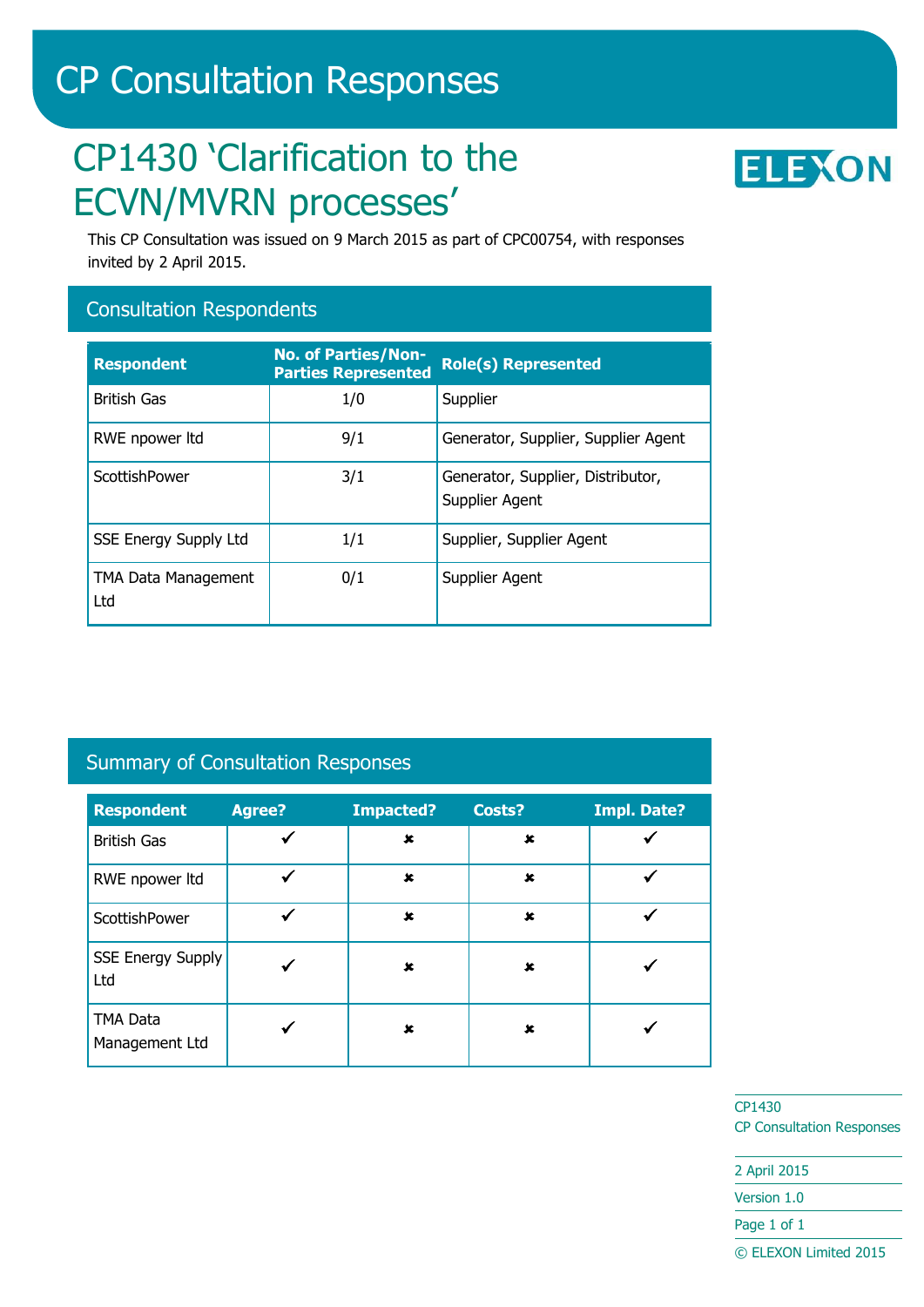# **Summary**

| Yes' | No | <b>Neutral/No</b><br>Comment | <b>Other</b> |
|------|----|------------------------------|--------------|
| ــ   |    |                              |              |

#### **Responses**

| <b>Respondent</b>              | <b>Response</b> | <b>Rationale</b>                                                           |
|--------------------------------|-----------------|----------------------------------------------------------------------------|
| <b>British Gas</b>             | Yes             |                                                                            |
| RWE npower ltd                 | <b>Yes</b>      |                                                                            |
| ScottishPower                  | Yes             | The revisions to the BSCP, SD and URS will help to<br>clarify the process. |
| SSE Energy Supply   Yes<br>Ltd |                 |                                                                            |
| TMA Data<br>Management Ltd     | Yes             |                                                                            |

CP1430 CP Consultation Responses

2 April 2015 Version 1.0 Page 2 of 2 © ELEXON Limited 2015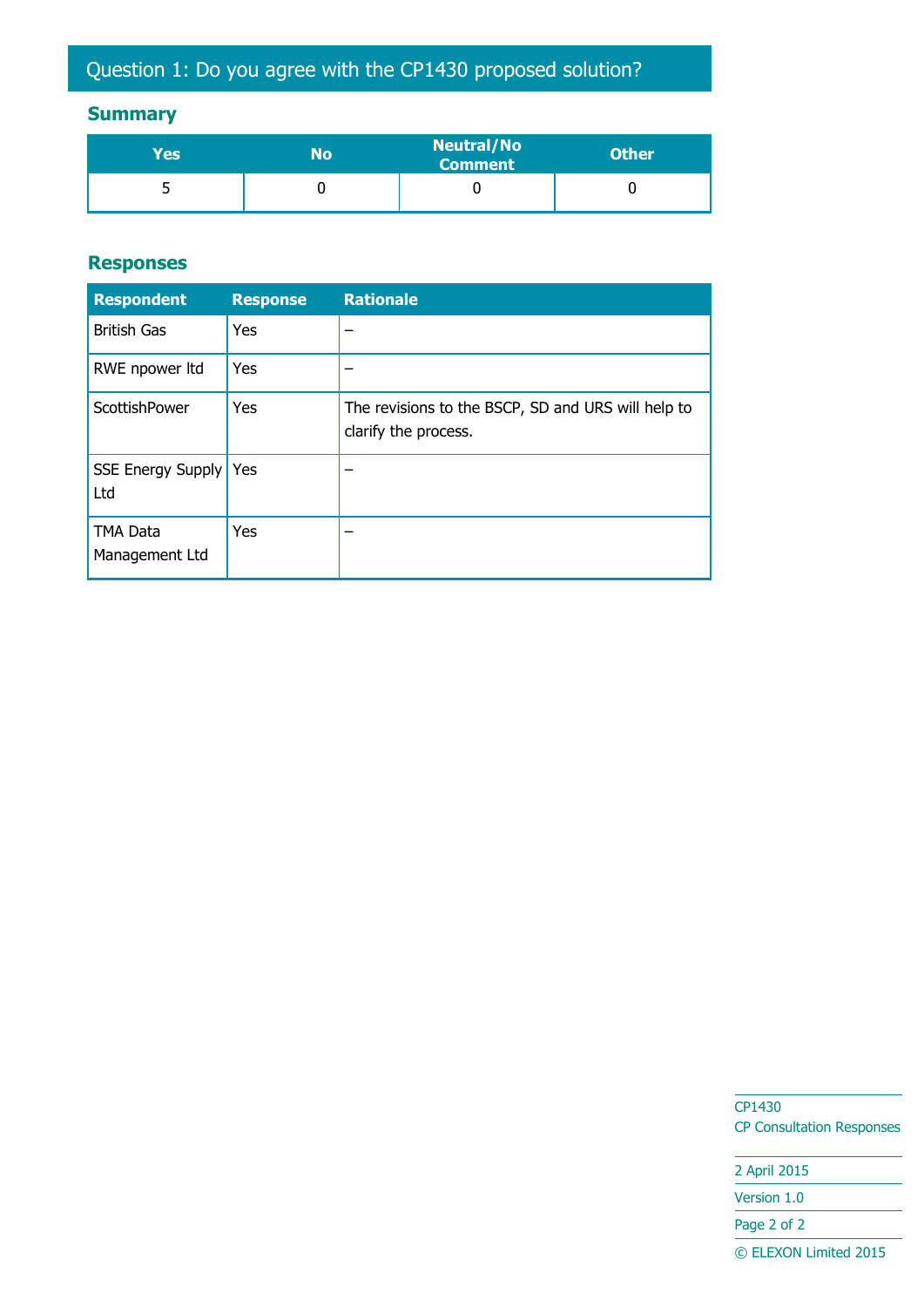## Question 2: Do you agree that the draft redlining delivers the CP1430 proposed solution?

#### **Summary**

| Yes' | No | <b>Neutral/No</b><br><b>Comment</b> | <b>Other</b> |
|------|----|-------------------------------------|--------------|
|      |    |                                     |              |

#### **Responses**

A summary of the specific responses on the draft redlining can be found at the end of this document.

| <b>Respondent</b>          | <b>Response</b> | <b>Rationale</b> |
|----------------------------|-----------------|------------------|
| <b>British Gas</b>         | Yes             |                  |
| RWE npower ltd             | Yes             |                  |
| ScottishPower              | Yes             |                  |
| SSE Energy Supply<br>Ltd   | Yes             |                  |
| TMA Data<br>Management Ltd | Yes             |                  |

CP1430 CP Consultation Responses

2 April 2015 Version 1.0 Page 3 of 3 © ELEXON Limited 2015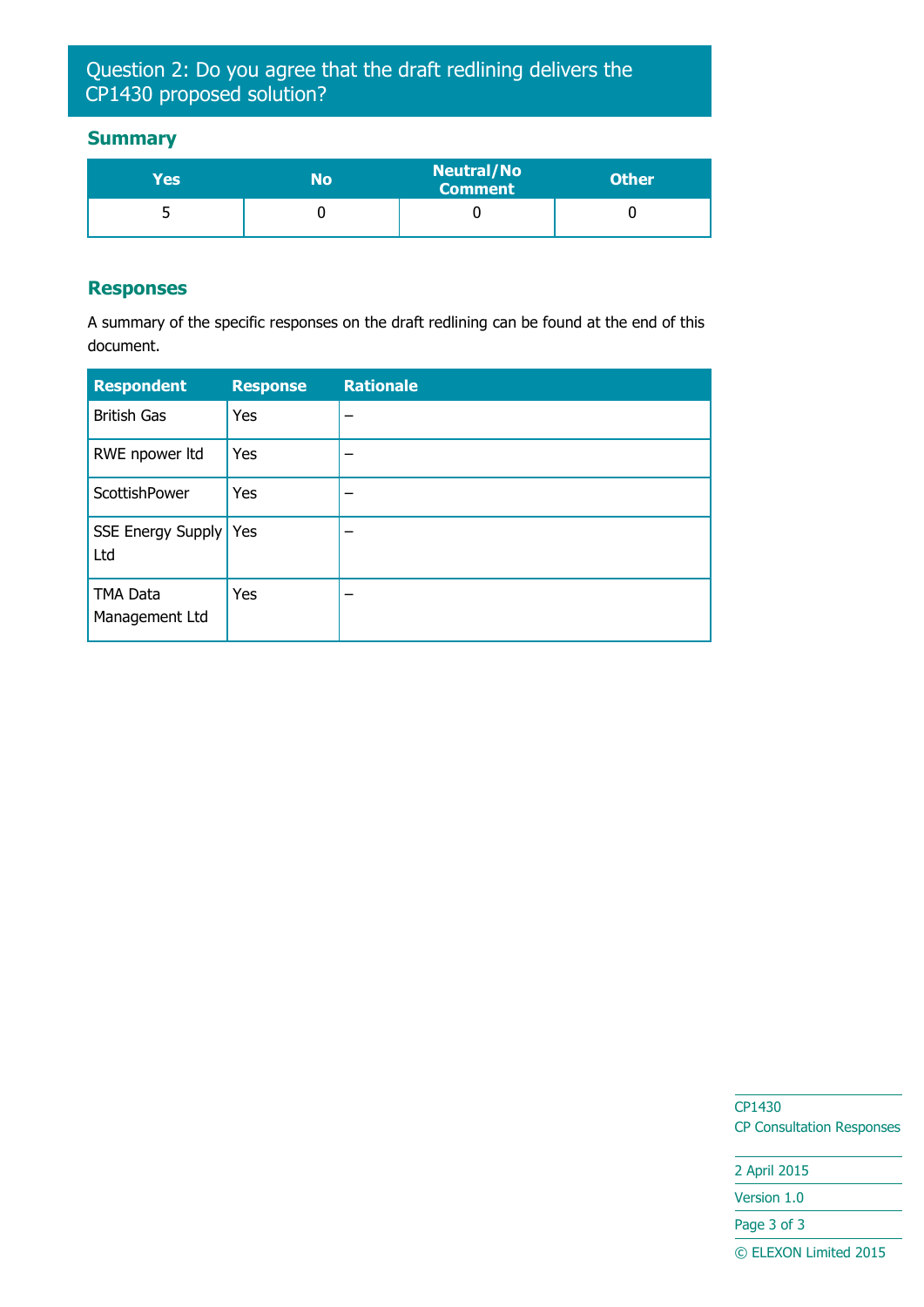# Question 3: Will CP1430 impact your organisation?

# **Summary**

| <b>Yes</b> | No | <b>Neutral/No</b><br><b>Comment</b> | <b>Other</b> |
|------------|----|-------------------------------------|--------------|
|            | ັ  |                                     |              |

#### **Responses**

| <b>Respondent</b>          | <b>Response</b> | <b>Rationale</b> |
|----------------------------|-----------------|------------------|
| <b>British Gas</b>         | <b>No</b>       |                  |
| RWE npower ltd             | <b>No</b>       |                  |
| ScottishPower              | <b>No</b>       |                  |
| SSE Energy Supply<br>Ltd   | No              |                  |
| TMA Data<br>Management Ltd | <b>No</b>       |                  |

CP1430 CP Consultation Responses

2 April 2015 Version 1.0 Page 4 of 4 © ELEXON Limited 2015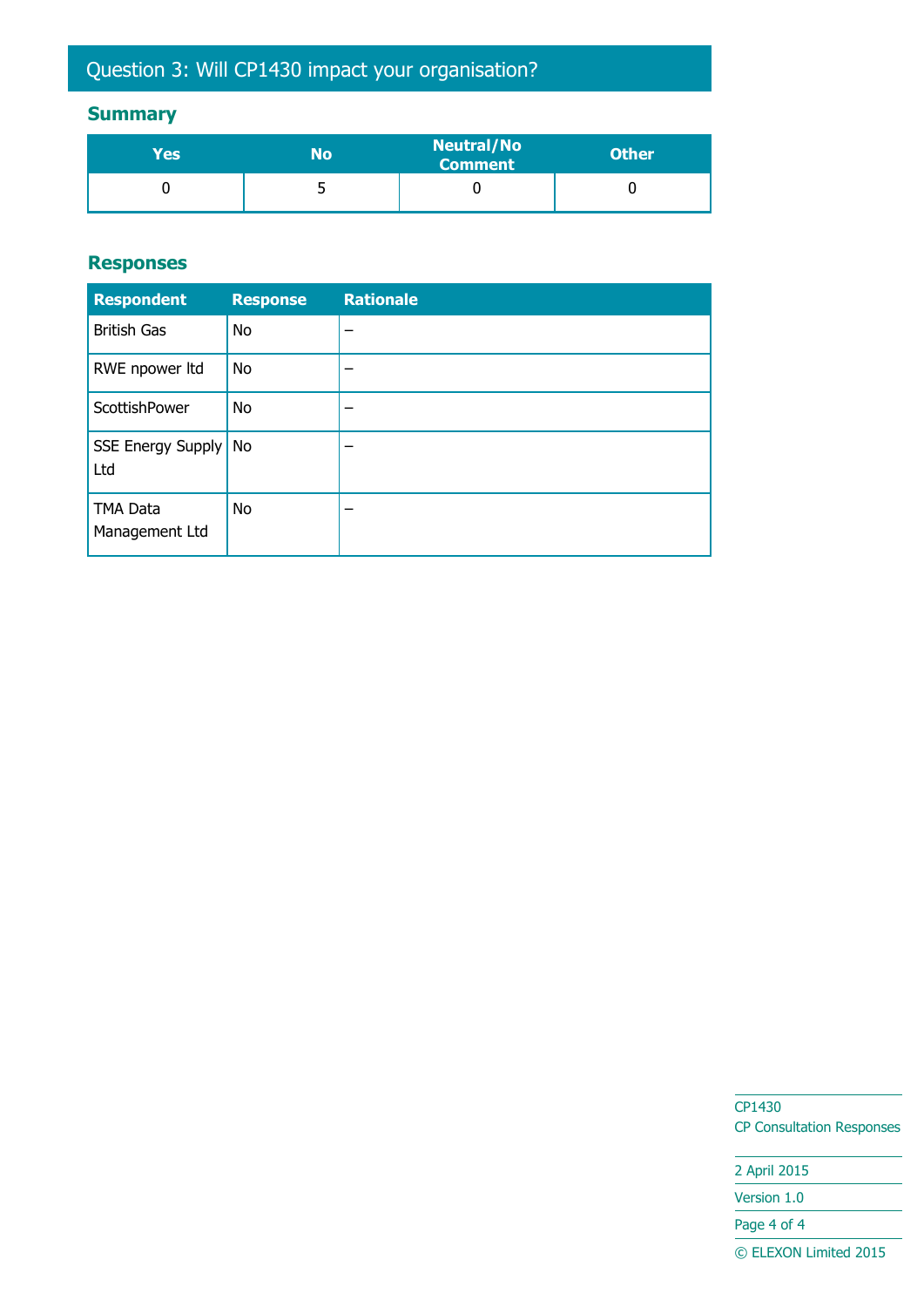## Question 4: Will your organisation incur any costs in implementing CP1430?

#### **Summary**

| Yes' | No | <b>Neutral/No</b><br><b>Comment</b> | <b>Other</b> |
|------|----|-------------------------------------|--------------|
|      | ◡  |                                     |              |

#### **Responses**

| <b>Respondent</b>           | <b>Response</b> | <b>Rationale</b> |
|-----------------------------|-----------------|------------------|
| <b>British Gas</b>          | No              | -                |
| RWE npower ltd              | <b>No</b>       |                  |
| ScottishPower               | No              |                  |
| SSE Energy Supply No<br>Ltd |                 | -                |
| TMA Data<br>Management Ltd  | <b>No</b>       | -                |

CP1430 CP Consultation Responses

2 April 2015 Version 1.0 Page 5 of 5 © ELEXON Limited 2015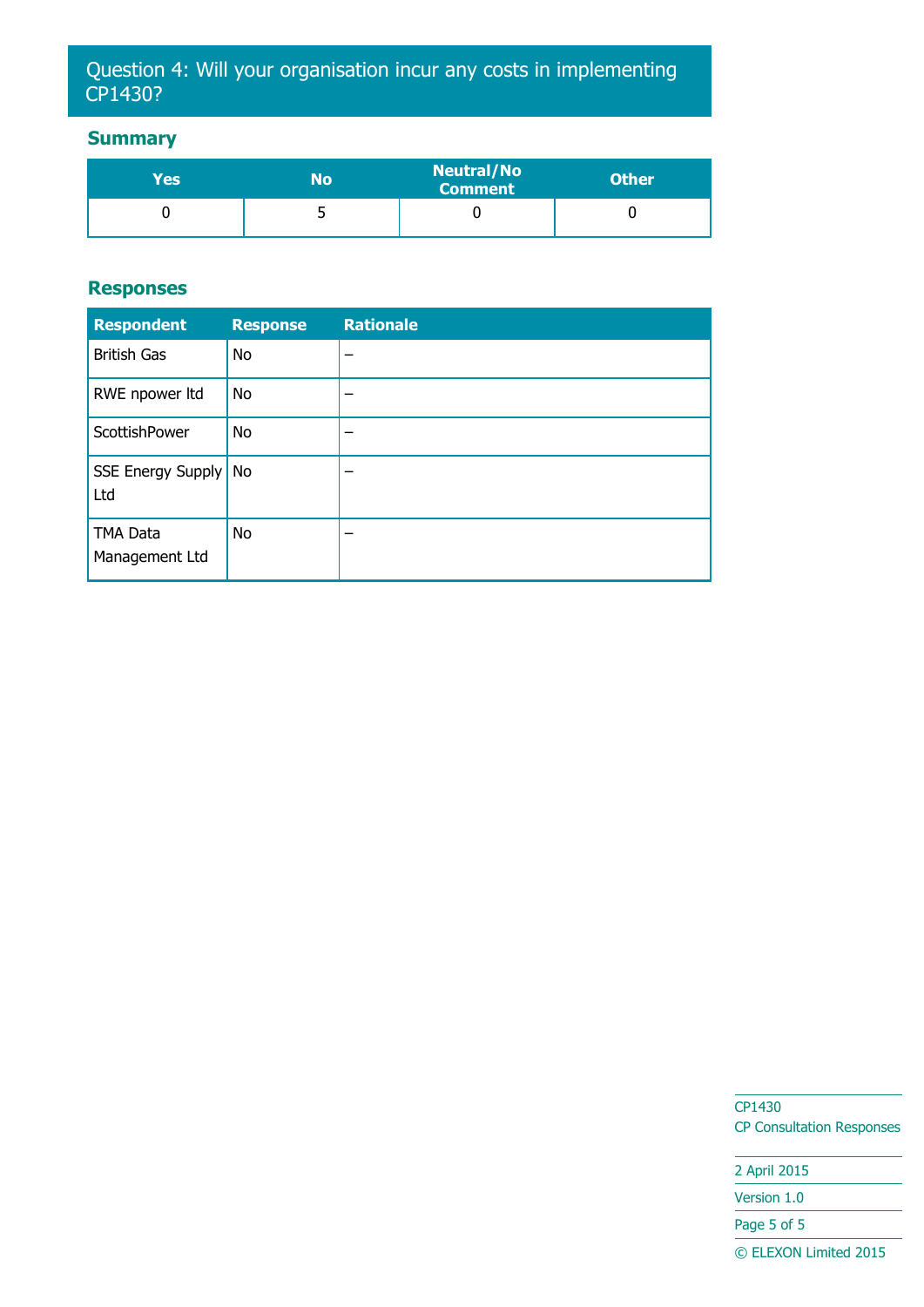## Question 5: Do you agree with the proposed implementation approach for CP1430?

#### **Summary**

| Yes | No | <b>Neutral/No</b><br><b>Comment</b> | <b>Other</b> |
|-----|----|-------------------------------------|--------------|
|     |    |                                     |              |

#### **Responses**

| <b>Respondent</b>              | <b>Response</b> | <b>Rationale</b> |
|--------------------------------|-----------------|------------------|
| <b>British Gas</b>             | Yes             |                  |
| RWE npower ltd                 | Yes             |                  |
| ScottishPower                  | Yes             |                  |
| SSE Energy Supply   Yes<br>Ltd |                 |                  |
| TMA Data<br>Management Ltd     | Yes             |                  |

CP1430 CP Consultation Responses

2 April 2015 Version 1.0 Page 6 of 6 © ELEXON Limited 2015